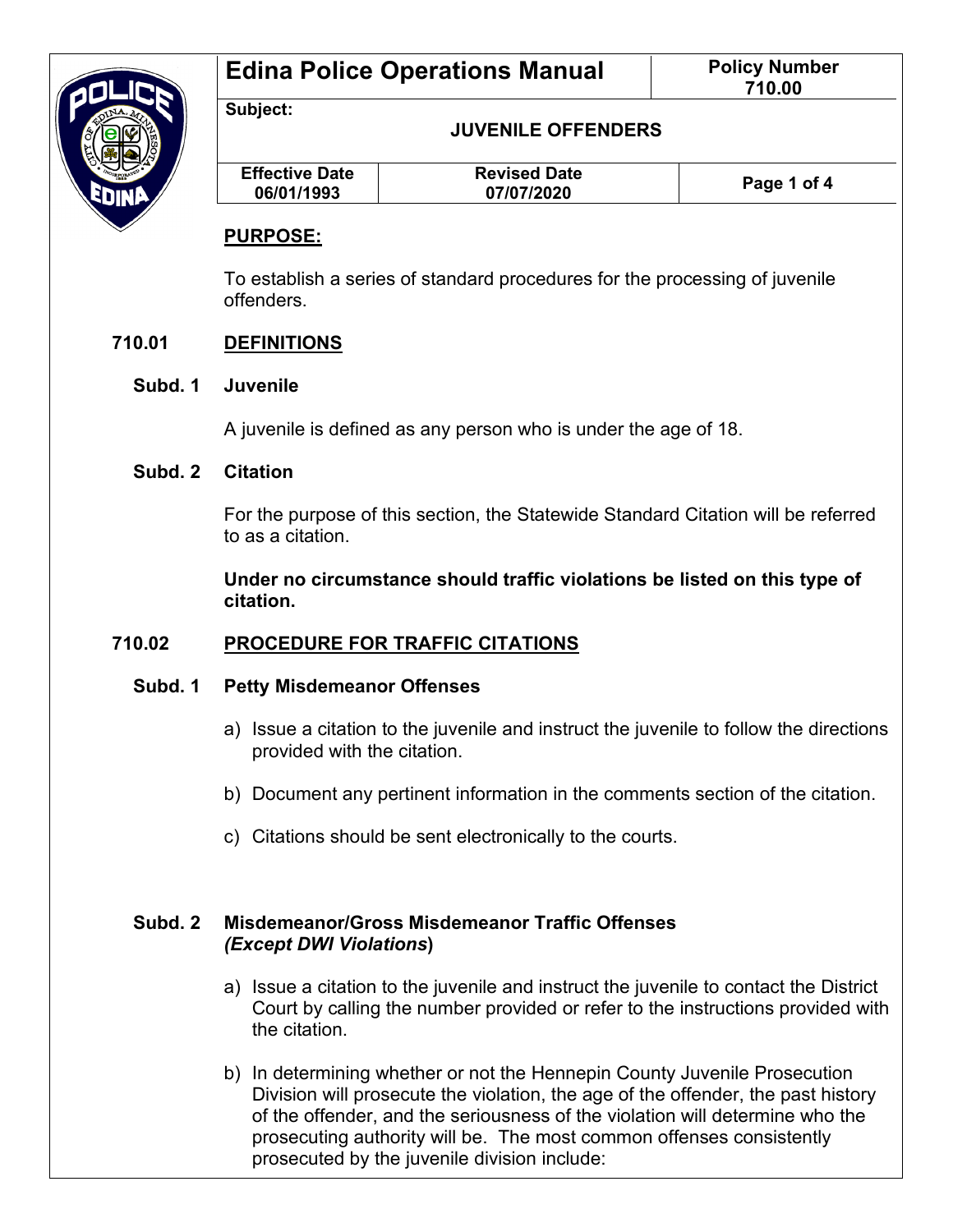| <b>EDINA POLICE OPERATIONS MANUAL</b> |                                                                                                                                                                                                                                                                                                                                                                                                                       | <b>Policy Number</b><br>710.00 |  |
|---------------------------------------|-----------------------------------------------------------------------------------------------------------------------------------------------------------------------------------------------------------------------------------------------------------------------------------------------------------------------------------------------------------------------------------------------------------------------|--------------------------------|--|
| Subject:                              | <b>JUVENILE OFFENDERS</b>                                                                                                                                                                                                                                                                                                                                                                                             | Page 2 of 4                    |  |
|                                       | <b>Underage Drinking and Driving</b><br>169A.33<br>169.13<br><b>Careless or Reckless Driving</b><br>169.09<br>Accident Violations (Hit & Run)<br>In these instances, the officer should complete an Arrest Report for the<br>purpose of obtaining additional information of the juvenile and to more<br>thoroughly document the details of the incident.<br>c) Citations should be sent electronically to the courts. |                                |  |
| 710.03                                | PROCEDURE FOR CRIMINAL AND STATUS OFFENSES                                                                                                                                                                                                                                                                                                                                                                            |                                |  |
| Subd. 1                               | <b>Criminal Misdemeanor, Petty Misdemeanor, and Status Offenses</b>                                                                                                                                                                                                                                                                                                                                                   |                                |  |
|                                       | a) Issue a citation to the juvenile and advise the juvenile or parent that they will<br>be contacted by the Hennepin County Juvenile Court regarding the citation.                                                                                                                                                                                                                                                    |                                |  |
|                                       | b) Complete an Arrest report.                                                                                                                                                                                                                                                                                                                                                                                         |                                |  |
|                                       | Juvenile runaways are not to be issued citations and are to be referred to the<br>Hennepin County Juvenile Runaway Program.                                                                                                                                                                                                                                                                                           |                                |  |
| Subd. 2                               | <b>Release Procedure</b>                                                                                                                                                                                                                                                                                                                                                                                              |                                |  |
|                                       | a) Juveniles should not be released until the juvenile's identification and address<br>have been verified and it has been determined that there are no outstanding<br>warrants.                                                                                                                                                                                                                                       |                                |  |
|                                       | b) Juveniles should be released after a parent notification has been made and<br>the juvenile should be released to a parent or a responsible adult whenever<br>possible.                                                                                                                                                                                                                                             |                                |  |
| 710.04                                | <b>PROCEDURE FOR PROCESSING COMBINATION TRAFFIC AND CRIMINAL</b>                                                                                                                                                                                                                                                                                                                                                      |                                |  |
|                                       | In the event that an officer has contact with a juvenile which results in citing a<br>juvenile for some type of traffic offense and some type of criminal misdemeanor,<br>petty misdemeanor, or status offense, the officer will have to issue the citations<br>as follows:                                                                                                                                           |                                |  |
| Subd. 1                               | <b>Traffic Violation</b>                                                                                                                                                                                                                                                                                                                                                                                              |                                |  |

٦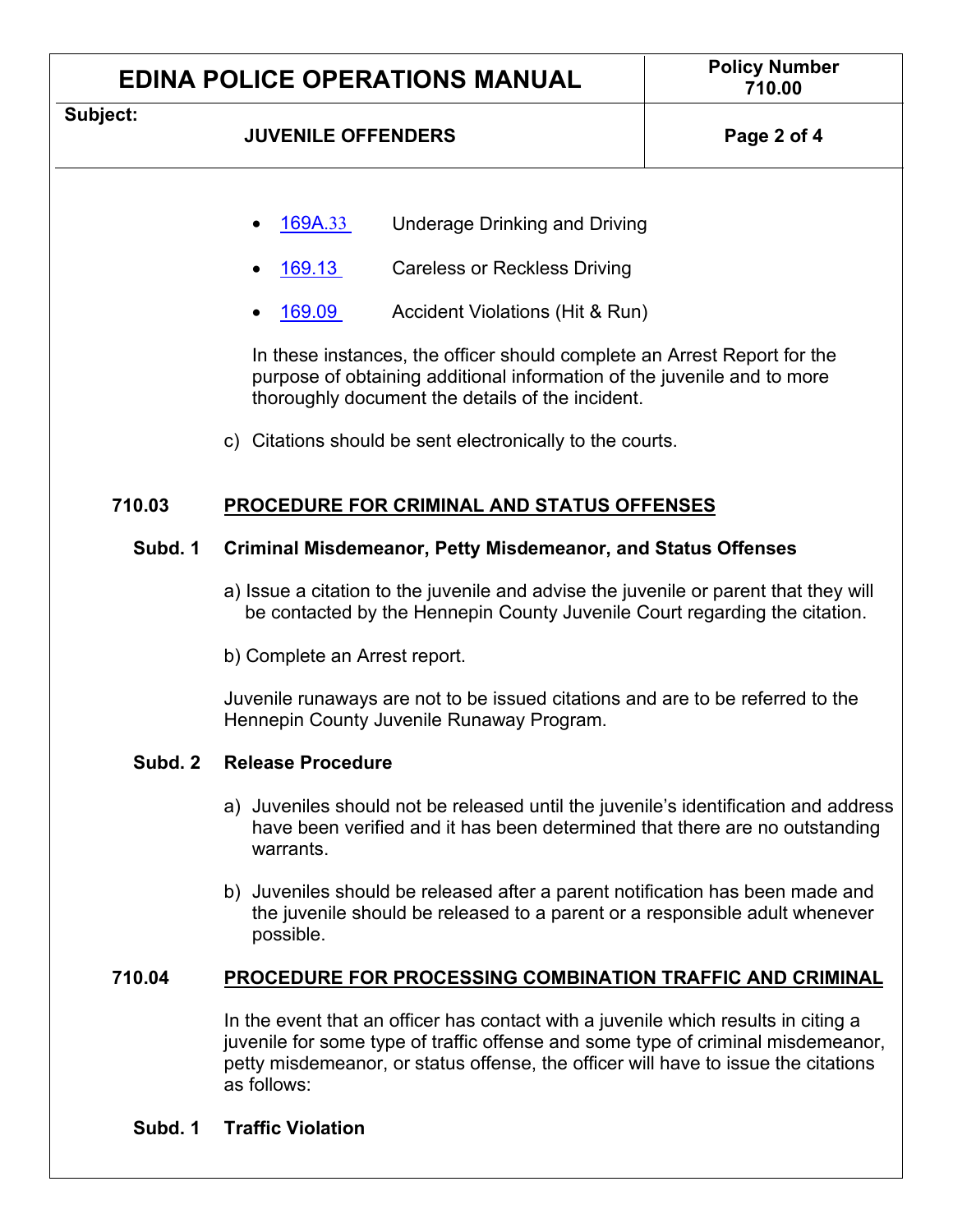## **EDINA POLICE OPERATIONS MANUAL Policy Number**

#### **Subject:**

### **JUVENILE OFFENDERS Page 3 of 4**

- a) Issue a citation to the juvenile listing only the traffic offenses.
- b) Make a notation in the comments area of the traffic citation that the juvenile was also issued a separate citation for the misdemeanor, petty misdemeanor, or status offense(s).

#### **Subd. 2 Criminal Misdemeanor, Petty Misdemeanor, or Status Offense Violation**

- a) Issue a citation to the juvenile listing only the misdemeanor or status offense(s).
- b) Complete an Arrest Report. In the Offense/Charge portion of the report, list both the traffic violation(s) and the criminal violations(s).

#### **Subd. 3 Notification**

When advising the juvenile, parent(s), or legal guardian about the prosecution process, advise the parties involved to wait until they are notified by the Hennepin County Juvenile Court regarding the citations.

#### **710.05 JUVENILE RUNAWAY**

See Policy 625.04 (f) of this manual for procedures regarding the requirement for law enforcement to immediately enter a missing child who is less than 21 into the NCIC. EPD form #2500 is available to assist in this process.

#### **710.06 PROCEDURE FOR MISDEMEANOR, GROSS MISDEMEANOR DWI VIOLATIONS**

#### **Subd. 1 Juvenile Offender Regardless of Age.**

- a) Process the same way an adult would be processed including the completion of an arrest report.
- $\overrightarrow{b}$ ) The juvenile should be entered into the booking log. A booking photo and fingerprints should be taken
- c) Release the juvenile with a citation to a parent or guardian.
- d) See Policy 720.00 of this manual for additional booking, intake, and release information.